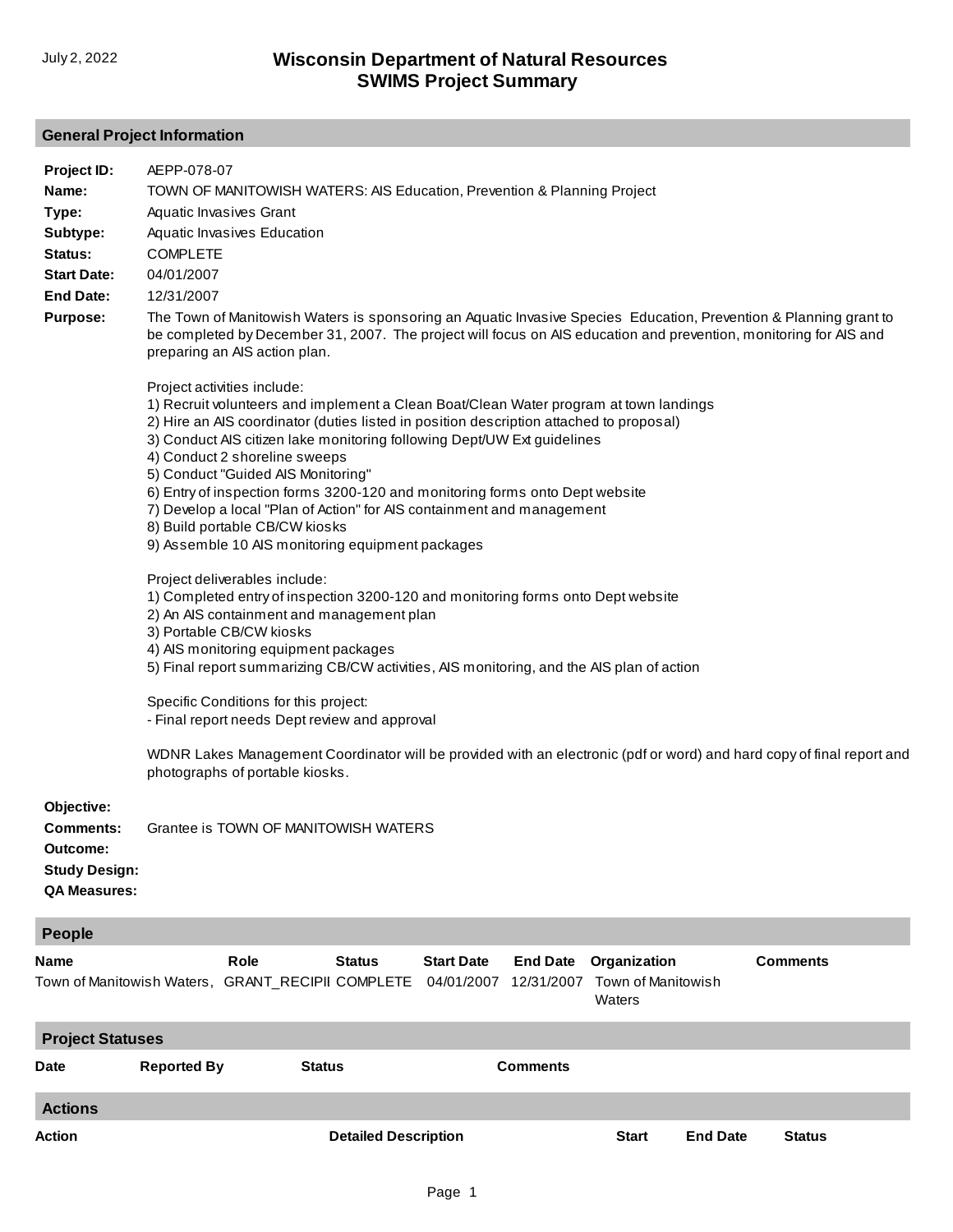## **SWIMS Project Summary** July 2, 2022 **Wisconsin Department of Natural Resources**

| Action                              | <b>Detailed Description</b>         | <b>Start</b> | <b>End Date</b> | <b>Status</b>   |
|-------------------------------------|-------------------------------------|--------------|-----------------|-----------------|
| Watercraft Inspections Clean Boats, |                                     | 04/01/2005   |                 | <b>PROPOSED</b> |
| Clean Waters                        |                                     |              |                 |                 |
| Shoreland Monitoring, Assessment,   | Shoreland Monitoring, Assessment or | 04/01/2007   | 12/31/2007      | <b>PROPOSED</b> |
| Inventory                           | Inventory                           |              |                 |                 |
| Grant Awarded                       | AEPP-078-07                         | 04/01/2007   | 12/31/2007      | <b>COMPLETE</b> |
| Monitor Invasive Species            | 17556872                            | 04/01/2007   |                 | <b>PROPOSED</b> |

## **Monitoring Stations**

**Station ID Name Comments**

**Assessment Units**

| <b>WBIC</b> | <b>Segment</b> | <b>Local Name</b>             | <b>Official Name</b>         |
|-------------|----------------|-------------------------------|------------------------------|
| 1836400     | 1              | Bolin Lake (Bog, Oswego)      | <b>Bolin Lake</b>            |
| 1840900     | 1              | Chub Lake (Little Chub)       | Chub Lake                    |
| 1844200     | 1              | Deerfoot Lake (Bass)          | Deerfoot Lake                |
| 1845500     | 1              | Dog Lake                      | Dog Lake                     |
| 1850300     | 1              | Gem Lake (Mcguire)            | Gem Lake                     |
| 1854100     | 1              | <b>Homestead Lake</b>         | Homestead Lake               |
| 1865800     | 1              | Mckinney Lake (Big Chub)      | McKinney Lake                |
| 1874500     | 1              | Pier Lake (Cranberry)         | Pier Lake                    |
| 1880700     | 1              | Sherman Lake (Lost)           | Sherman Lake                 |
| 1883700     | 1              | Statehouse Lake (Tower)       | Statehouse Lake              |
| 2023700     | 1              | Un Lake                       | Unnamed                      |
| 2023800     | 1              | Un Lake                       | Unnamed                      |
| 2023900     | 1              | Local Water                   | Unnamed                      |
| 2024000     | 1              | Un Lake                       | Unnamed                      |
| 2024100     | 1              | Un Lake                       | Unnamed                      |
| 2024300     | 1              | Un Lake                       | Unnamed                      |
| 2024400     | 1              | Un Lake                       | Unnamed                      |
| 2024500     | 1              | Un Lake                       | Unnamed                      |
| 2024600     | 1              | Un Lake                       | Unnamed                      |
| 2315800     | 1              | Lost Creek                    | Lost Creek                   |
| 2316600     | 1              | Dead Pike Lake                | Dead Pike Lake               |
| 2316800     | 1              | Stepping Stone Lake No. 3     | Stepping Stone Lake Number 3 |
| 2316900     | 1              | Stepping Stone Lake No. 2     | Stepping Stone Lake Number 2 |
| 2317000     | 1              | Stepping Stone Lake No. 1     | Stepping Stone Lake Number 1 |
| 2321600     | 1              | <b>Little Trout Lake</b>      | Little Trout Lake            |
| 2324400     | 1              | <b>Manitowish River</b>       | <b>Manitowish River</b>      |
| 2326400     | 1              | Circle Lily Creek             | Circle Lily Creek            |
| 2326700     | 1              | Circle Lily Lake              | Circle Lily Lake             |
| 2327100     | 1              | <b>Benson Lake</b>            | <b>Benson Lake</b>           |
| 2327200     | 1              | Sturgeon Lake                 | Sturgeon Lake                |
| 2327300     | 1              | Vance Lake (Dam, Dan)         | Vance Lake                   |
| 2327500     | 1              | Rest Lake                     | <b>Rest Lake</b>             |
| 2327700     | 1              | Mccabe Lake (Lenore)          | McCabe Lake                  |
| 2327800     | 1              | Papoose Creek                 | Papoose Creek                |
| 2328800     | 1              | Stone Lake                    | Stone Lake                   |
| 2328900     | 1              | Fawn Lake T42n R05e S11 (Mud) | Fawn Lake                    |